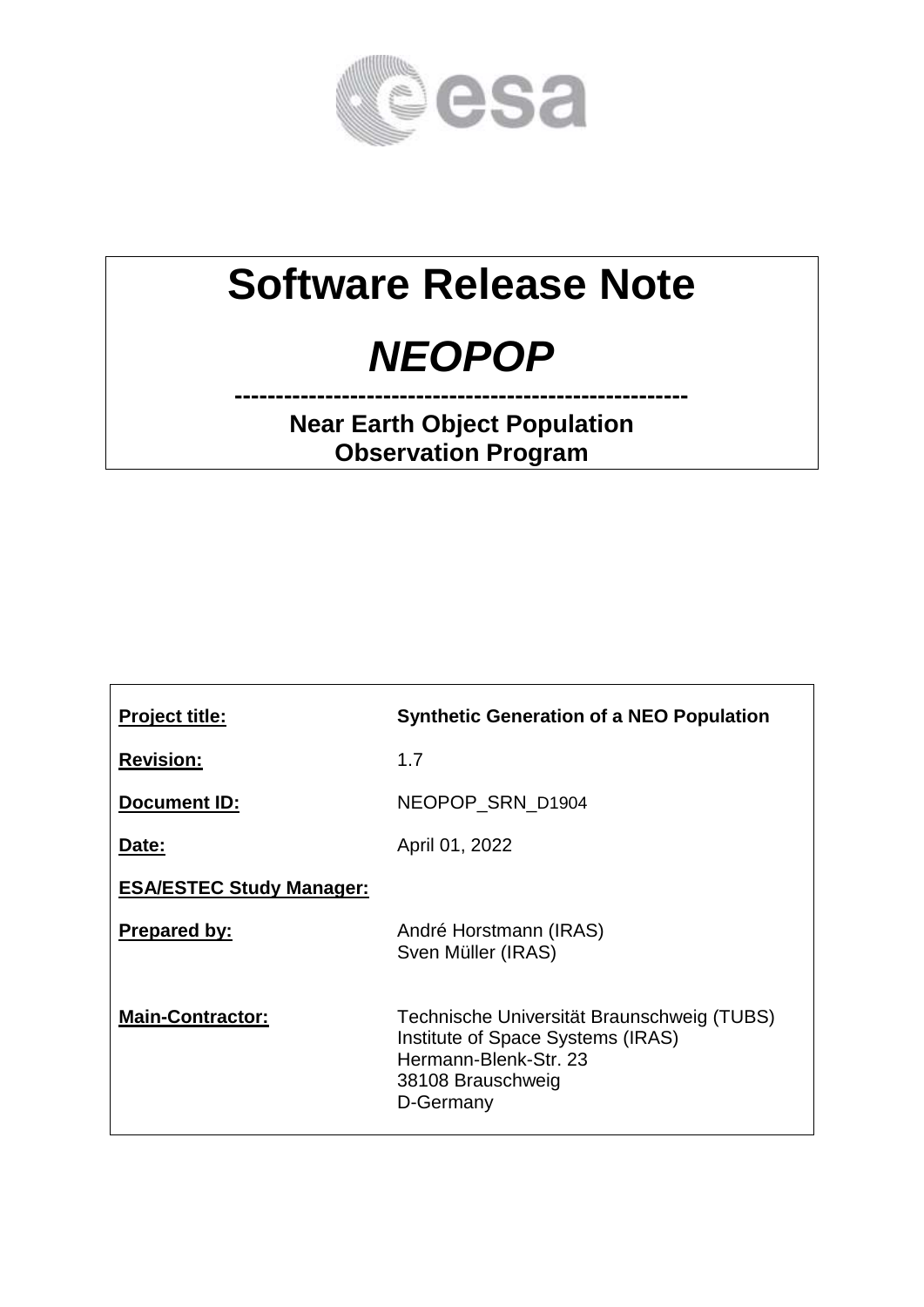

The work described in this document was done under ESA contract. Responsibility for the contents resides in the authors or organizations that prepared it.

The copyright of this document is vested in the European Space Agency. This document may only be reproduced in whole or in part, stored in a retrieval system, transmitted in any form, or by any means e.g. electronically, mechanically or by photocopying, or otherwise, with the prior permission of the Agency.

ESA's Near Earth Object Population Observation Program (NEOPOP) was developed by the Institute of Space Systems at the Technische Universität of Braunschweig under ESA contract. This report was compiled at the Institute of Space Systems with contributions from the study team.

#### Study Team: **IRAS/TUBS**

Sven Müller André Horstmann





| <b>Date</b> | <b>Version</b> | <b>Author</b> | <b>Change Description</b>                                                                                                                                                                                  |  |
|-------------|----------------|---------------|------------------------------------------------------------------------------------------------------------------------------------------------------------------------------------------------------------|--|
| 16.04.2019  | 1.0            | Horstmann     | <b>Final Version</b>                                                                                                                                                                                       |  |
| 24.04.2019  | 1.3a           | Horstmann     | Excluding gnuplot from the list of tools, Add-                                                                                                                                                             |  |
|             |                |               | ing JAVA requirement                                                                                                                                                                                       |  |
| 29.04.2019  | 1.3            | Horstmann     | Adding statement for a clean workspace en-<br>vironment when updating NEOPOP                                                                                                                               |  |
| 07.05.2019  | 1.4            | Horstmann     | Adding gnuplot to section 4 and section 5;<br>revising "clean workspace environment"<br>statement in section 6                                                                                             |  |
| 15.10.2019  | 1.5            | Horstmann     | Changing required Java version to 1.8                                                                                                                                                                      |  |
| 29.06.2021  | 1.6            | Principe      | Adding new features and bug fixes of ver-<br>sion 1.4 in the section 7<br>Removed 64-bit in both Processor and OS<br>Architecture Requirements as too generic.<br>Only x86-64 to represent the requirement |  |
| 01.04.2022  | 1.7            | Principe      | Adding new features and bug fixes of ver-<br>sion 1.5 of the software in the section 7                                                                                                                     |  |

#### **History of Changes:**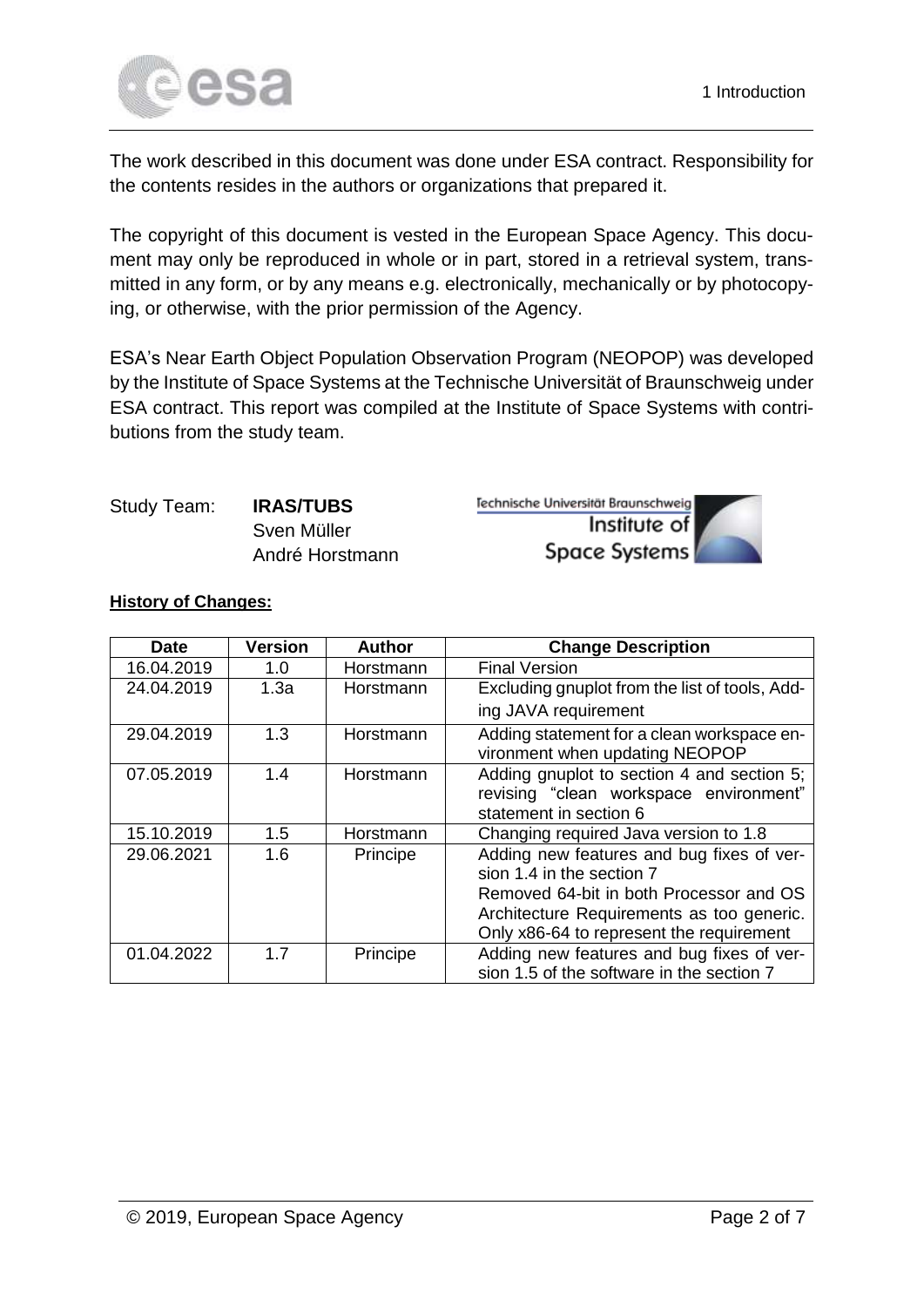

#### **Table of Contents**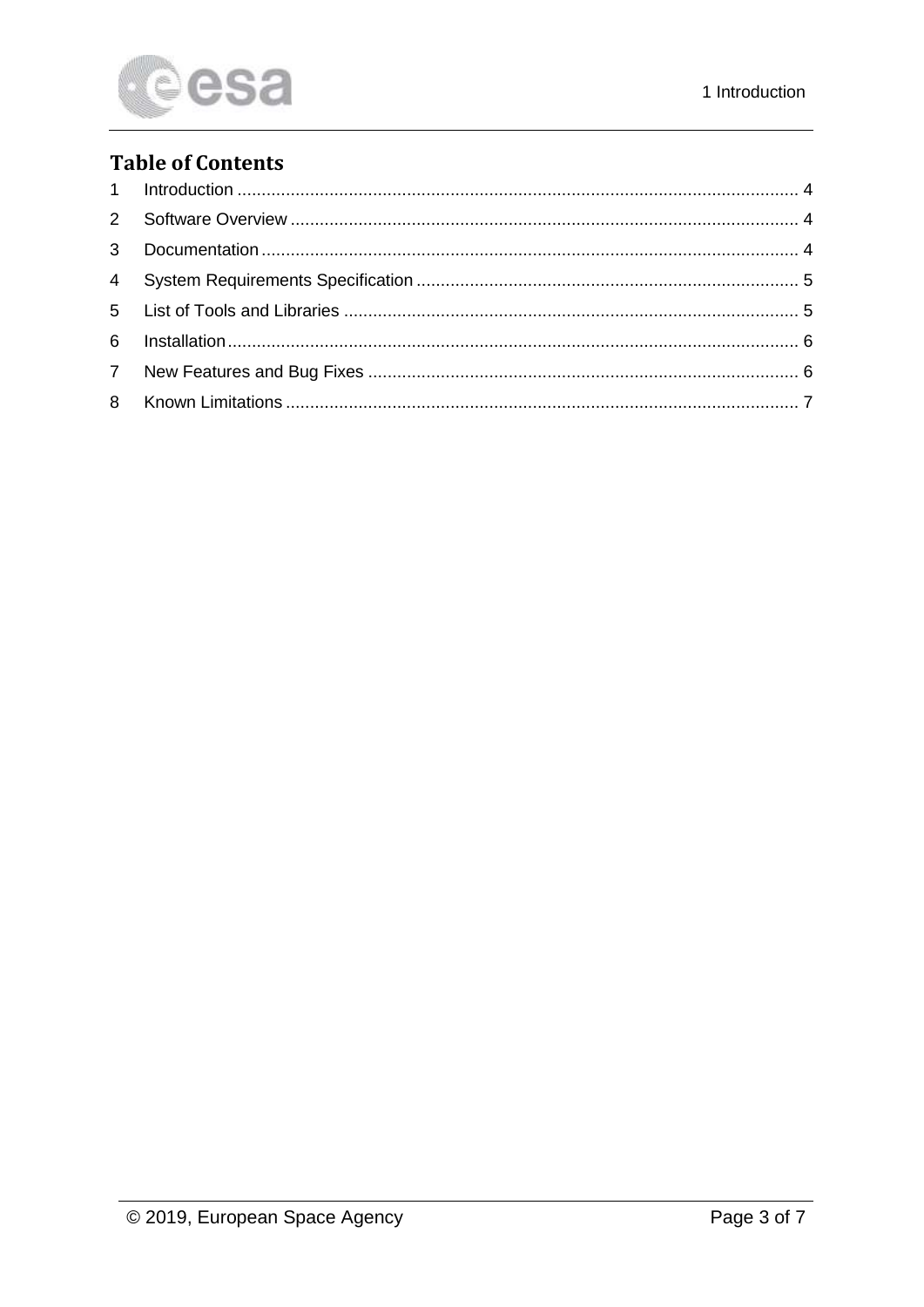

### <span id="page-3-0"></span>**1 Introduction**

This document is about the **Near-Earth Object Population Observation Program (NEO-POP) 1.5** release. It is meant as a basic overview of the release; for detailed descriptions please refer to chapter [3.](#page-3-2)

#### <span id="page-3-1"></span>**2 Software Overview**

NEOPOP allows users to create and analyze Near-Earth Object (NEO) populations and to simulate and analyze observations of such populations.

Populations may be created randomly or based on two NEO models that have been validated scientifically. Various population properties can be plotted in 2D and 3D as well as in scatter and solar system overview plot form.

Population observations may be simulated by defining ground- or space-based locations as well as optical and radar sensors. The results of observations can be plotted in the same way as it is the case for population analyses (sky plots are available additionally, though).

NEOPOP consists of the Command-Line Tool (CLT) and the Graphical User Interface (GUI).

The CLT is the main tool, is written in Fortran and yields the main functionalities described above. Users provide configuration and input files to tell the tool what to do when executed. As a result, the tool creates text files which – depending on the settings in the input files – contain generated populations, observation results, summaries, instructions for gnuplot or measurements.

The GUI is based on Eclipse Rich Client Platform (Eclipse RCP) and thus written mainly in Java. It serves as a front-end for the tool. Because of this, users can change the tool's configuration and input files, run it and view the tool's output files through the GUI in a graphical and user-intuitive way.

### <span id="page-3-2"></span>**3 Documentation**

As stated before, this document is meant as a basic release overview. There are two documents giving you more information about certain topics in the context of NEOPOP. The Software User Manual [02] explains how to install, configure and use NEOPOP in detail. It also contains a tutorial. The theory behind NEOPOP's algorithms, models etc. is described in the Final Report [01].

| [01] | J. Gelhaus, G. Hahn and S. Müller, "The Near Earth Object Population Observation  <br>Program", Final Report, ESA/ESTEC Contract No: 4000106274, 2015 |
|------|-------------------------------------------------------------------------------------------------------------------------------------------------------|
| [02] | J. Gelhaus and S. Müller, "The Near Earth Object Population Observation Program",<br>Software User Manual, ESA/ESTEC Contract No: 4000106274, 2015    |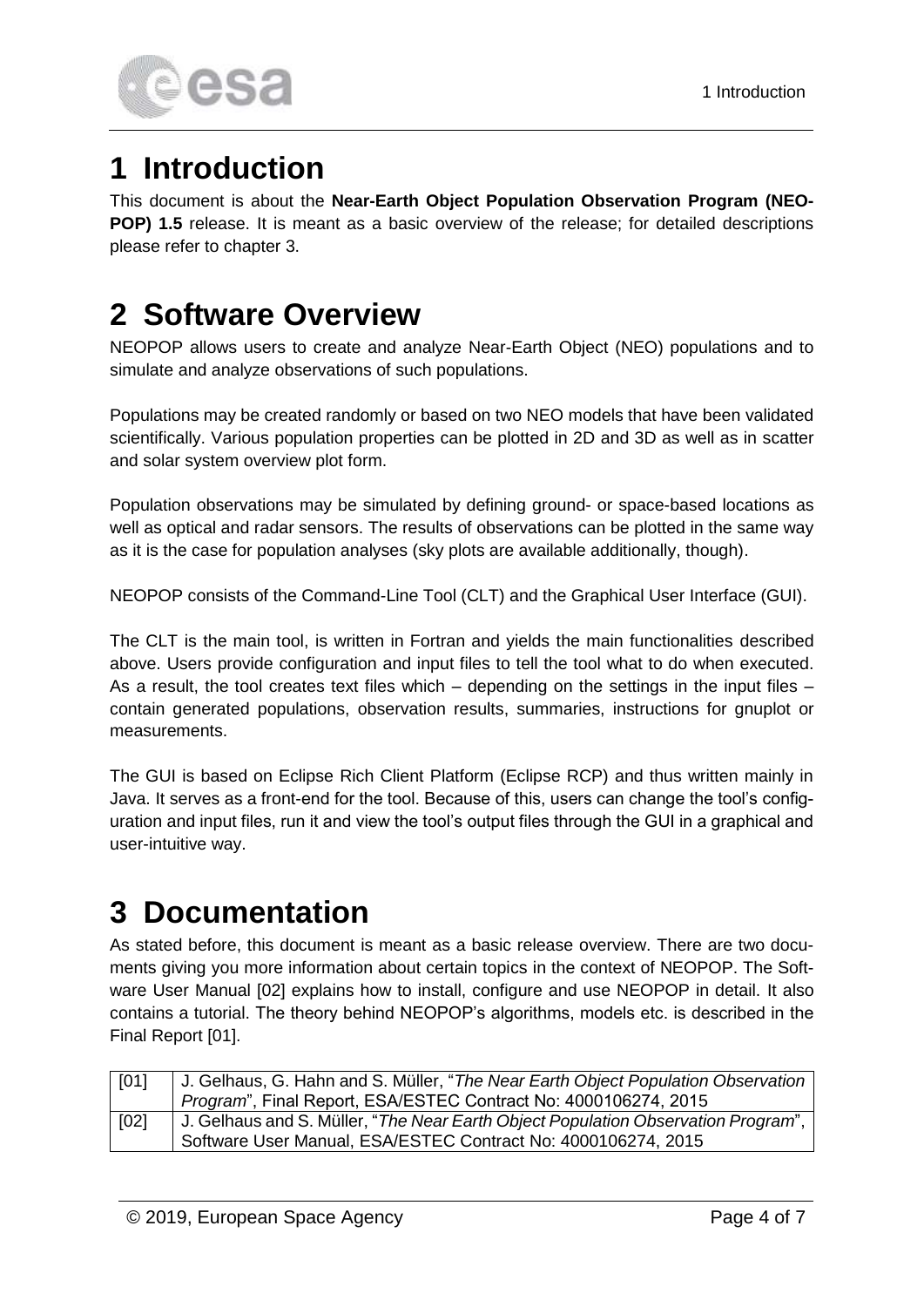

#### <span id="page-4-0"></span>**4 System Requirements Specification**

In order to ensure that NEOPOP runs correctly on your system, your operating system must meet the following requirements:

| <b>Processor Architecture</b> | x86 or x86-64                                                             |  |  |
|-------------------------------|---------------------------------------------------------------------------|--|--|
| Processor                     | AMD or Intel @ 2,8 GHz                                                    |  |  |
| <b>RAM</b>                    | Min. 2 GiB                                                                |  |  |
| Disk Space                    | Min. 2 GiB                                                                |  |  |
| <b>Operating System</b>       | Either:                                                                   |  |  |
|                               | Windows 10                                                                |  |  |
|                               | Linux with GNU C Library (glibc) 2.x where $x \ge 26$ . This<br>$\bullet$ |  |  |
|                               | applies, for example, to                                                  |  |  |
|                               | openSUSE 15.0+<br>$\Omega$                                                |  |  |
|                               | Ubuntu 17.10+<br>$\bigcap$                                                |  |  |
|                               | Debian 9+<br>$\circ$                                                      |  |  |
| Operating System Ar-          | x86-64                                                                    |  |  |
| chitecture                    |                                                                           |  |  |
| Java Runtime Environ-         | Java Standard Edition Runtime Environment 1.8 which is also               |  |  |
| ment                          | known as Java 8 (has to be available in PATH)                             |  |  |
| gnuplot                       | $v4.6+$                                                                   |  |  |
|                               | On Windows: must be installed separately                                  |  |  |
|                               | On Linux: must be installed separately                                    |  |  |
| <b>PDF Viewer</b>             | like Adobe Reader or Okular, optional                                     |  |  |
| <b>Text Editor</b>            | like Notepad++ or gedit, optional                                         |  |  |

#### **Note that, however, in all cases, later versions of Windows or Linux should work.**

PDF Viewer and text editor are not required to start the GUI and run the tool. Without them you can't open PDF and text files through the GUI though – including the Software User Manual. You can define the programs of your choice at any time after installation via the settings button in the toolbar of the GUI. On Linux systems, popular choices for PDF readers include "acroread", "okular" or "evince"; popular graphical text editors are "kate" or "gedit". When setting them in the GUI, they have to be prefixed with their full path (usually "/usr/bin/" on Linux and "C:\Program Files\" on Windows).

### <span id="page-4-1"></span>**5 List of Tools and Libraries**

In the following a table is provided stating all tools and libraries that NEOPOP uses:

| <b>Tool/Library</b> | <b>Version</b> | <b>Purpose</b>          | <b>Licensing</b> | <b>Distribution site</b> |
|---------------------|----------------|-------------------------|------------------|--------------------------|
|                     |                |                         |                  |                          |
| <b>SPICE</b>        | N0064          | Part of NEOPOP used     | Free of li-      | http://naif.jpl.nasa.    |
| <b>Toolkit for</b>  | June 11,       | for calculation pur-    | censing          | gov/naif                 |
| Fortran             | 2010           | poses, error handling   |                  |                          |
|                     |                | and more                |                  |                          |
| Cairo library       | 1.0.2          | Part of Linux versions  | Mozilla Pub-     | http://www.cai-          |
|                     |                | of GUI. It's a graphics | lic License      | rographics.org/          |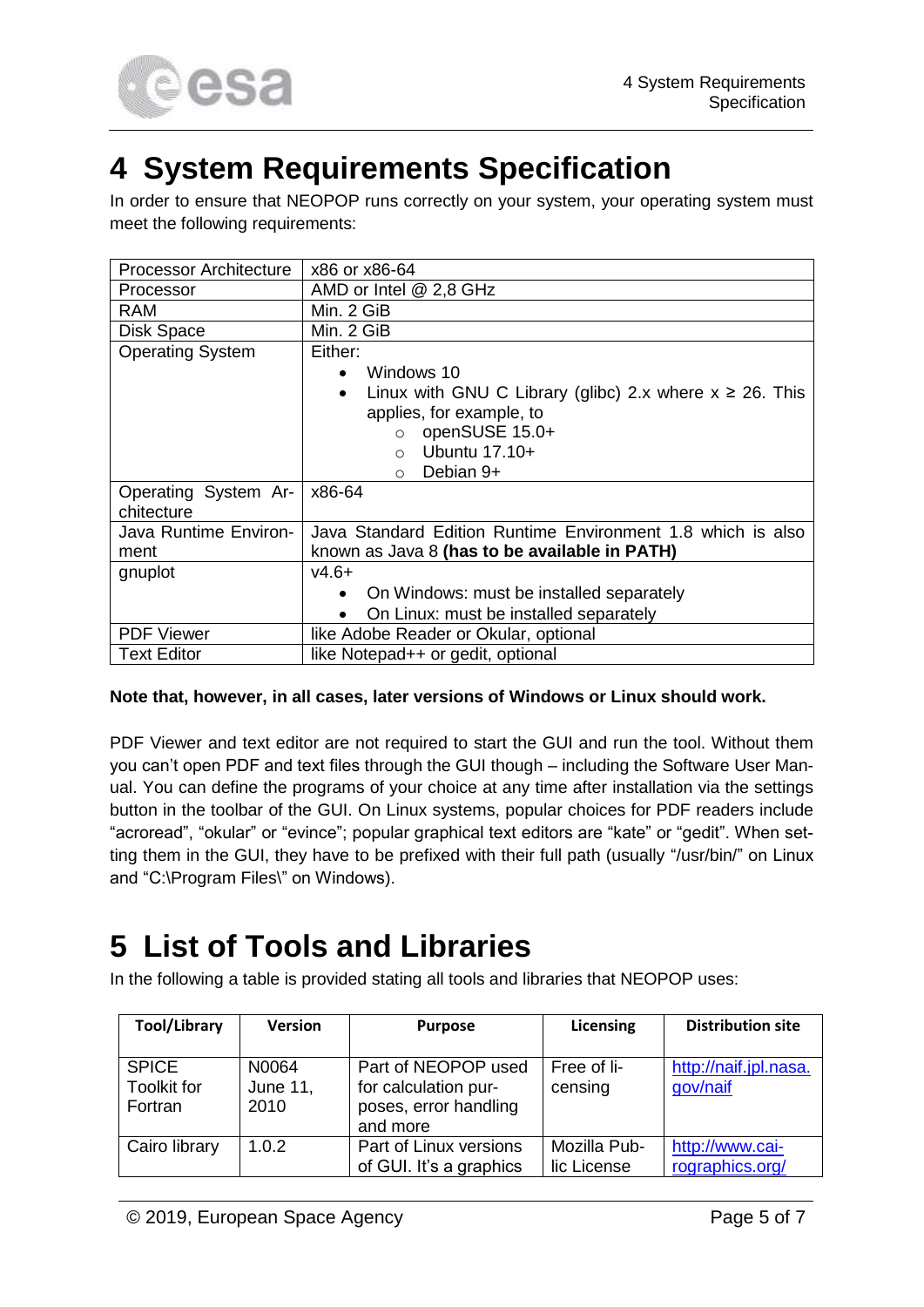

|                                                        |        | toolkit used by Eclipse<br>launcher.        | Version 1.1<br>("MPL")                                                             |                                                 |
|--------------------------------------------------------|--------|---------------------------------------------|------------------------------------------------------------------------------------|-------------------------------------------------|
| pixman li-<br>brary                                    | 0.1.6  | Used in Cairo Library                       | Specific li-<br>censes; see<br>NEOPOP li-<br>cense agree-<br>ment for de-<br>tails | http://www.cai-<br>rographics.org/sna<br>pshots |
| gnuplot tool                                           | $4.6+$ | Used by GUI to create<br>plot picture files | <b>Gnuplot Cop-</b><br>yright                                                      | http://www.gnuplot<br>$\int$ info.              |
| <b>GNU C Li-</b><br>brary (glibc,<br>only on<br>Linux) | 2.5    | Major system library                        | <b>GNU Lesser</b><br><b>General Pub-</b><br>lic License                            | https://www.gnu.or<br>g/software/libc/          |

### <span id="page-5-0"></span>**6 Installation**

Download the ZIP file for Linux (64-bit Linux, 64-bit Java 1.8) and unzip it into an installation folder of your choice. This will create a new folder "NEOPOP\_v1.3" in that folder. In there, you'll find "start.sh", a bash script that you can execute in order to start NEOPOP GUI.

Download the ZIP file for Windows (64-bit Windows, 64-bit Java 1.8) and unzip it into an installation folder of your choice. This will create a new folder "NEOPOP\_v1.3" in that folder. In there, you'll find "start.bat", a batch file that you can execute in order to start NEOPOP GUI.

**When updating from a previous NEOPOP version, please ensure a clean workspace environment. In particular, please make sure to not reuse the workspace folder of a previous NEOPOP version, as they are not compatible and will cause NEOPOP to fail. An empty workspace folder has to be used in order to run NEOPOP.**

### <span id="page-5-1"></span>**7 New Features and Bug Fixes**

Version 1.4

- Fixing issue with message error when incompatible java 32 with windows 64 bits
- Fixing bug with detection of objects even though the sun was above the horizon
- Adding estimation of remaining computational time in Population Generation Module while running the software
- Increasing maximum dimension in pixels of the square optical detector in "Observation Simulator"

Version 1.5

Adding estimation of computational time in the ObsSim module